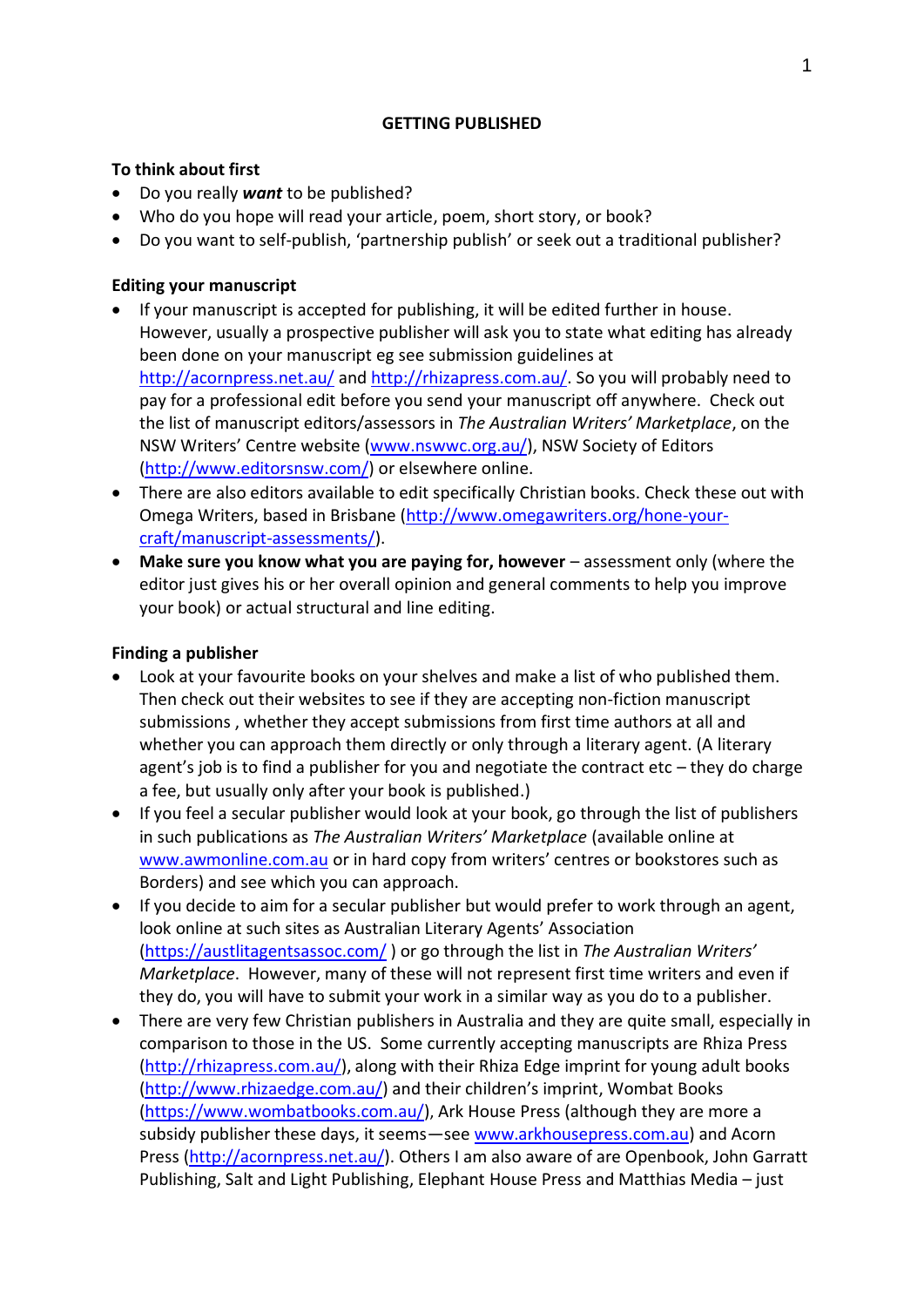Google their names and check out the submissions section on their websites to see what type of books they publish and if they are open to new submissions.

- There are no Christian literary agents that I know of in Australia, but for Christian literary agents in the States, look online or check out the list in Sally Stuart's Market Guide, either online [\(www.stuartmarket.com\)](http://www.stuartmarket.com/) or in book form (available from Koorong Books).
- Almost all Christian publishers in the States can be approached only through a literary agent. However, for a fee, you can submit your manuscript to a kind of 'one stop shop' that publishers check out and contact you if they are interested. These are Christian Manuscript Submissions [\(www.ChristianManuscriptSubmissions.com](http://www.christianmanuscriptsubmissions.com/)) and Writer's Edge Manuscript Service [\(www.writersedgeservice.com\)](http://www.writersedgeservice.com/).
- **Keep trying – don't let rejection stop you!**

# **Preparing a book proposal/manuscript submission**

- Take time to write a good, impressive submission.
- When you find a publisher you can approach yourself as a first time writer, **make sure**  you read **exactly** what they ask you to send in to them. For example, depending on the publishers, apart from a one page synopsis of the plot of your book and three sample chapters, they often ask for information such as why you wrote your book, your qualifications for doing so, a list of your previous publications, the target audience, what other similar books are already in the market, how well they have done, what other markets are open to you apart from bookstores etc.
- Also, make sure you send the publisher exactly how much of your manuscript they ask for and send it as they want it set out eg double-spaced, author's name and title of book on running heading on each page etc.

### **Negotiating a contract**

- Read every clause don't be afraid to ask questions. The experts at the NSW Writers' Centre will answer a simple question or two free of charge, if you are a member. The Arts Law Centre of Australia [\(www.artslaw.com.au\)](http://www.artslaw.com.au/) can also provide free legal advice. Otherwise, you will need to pay someone to check out your contract – you can do this via the NSW Writers' Centre or the Australian Society of Authors ([www.asauthors.org\)](http://www.asauthors.org/), or through a solicitor who works in this specific area.
- Don't be afraid to ask if something can be changed in it.

### **Seeing the editing/publishing process through**

- Be patient! Sometimes even after your book has been accepted for publication, it might take a year or more before it is released.
- Again, read your contract carefully to see how much say you are given in how the cover of your book will look and also how much say you have in the actual 'in house' editing process. You will probably have to give and take a little in all of this.

### **Self-publishing**

- There are many courses/seminars available on this topic see NSW Writers' Centre website or search the net.
- **Be very careful**! Some 'vanity publishers' are unscrupulous and/or produce inferior books. Before you take the plunge, check out the publisher with the NSW Writers'